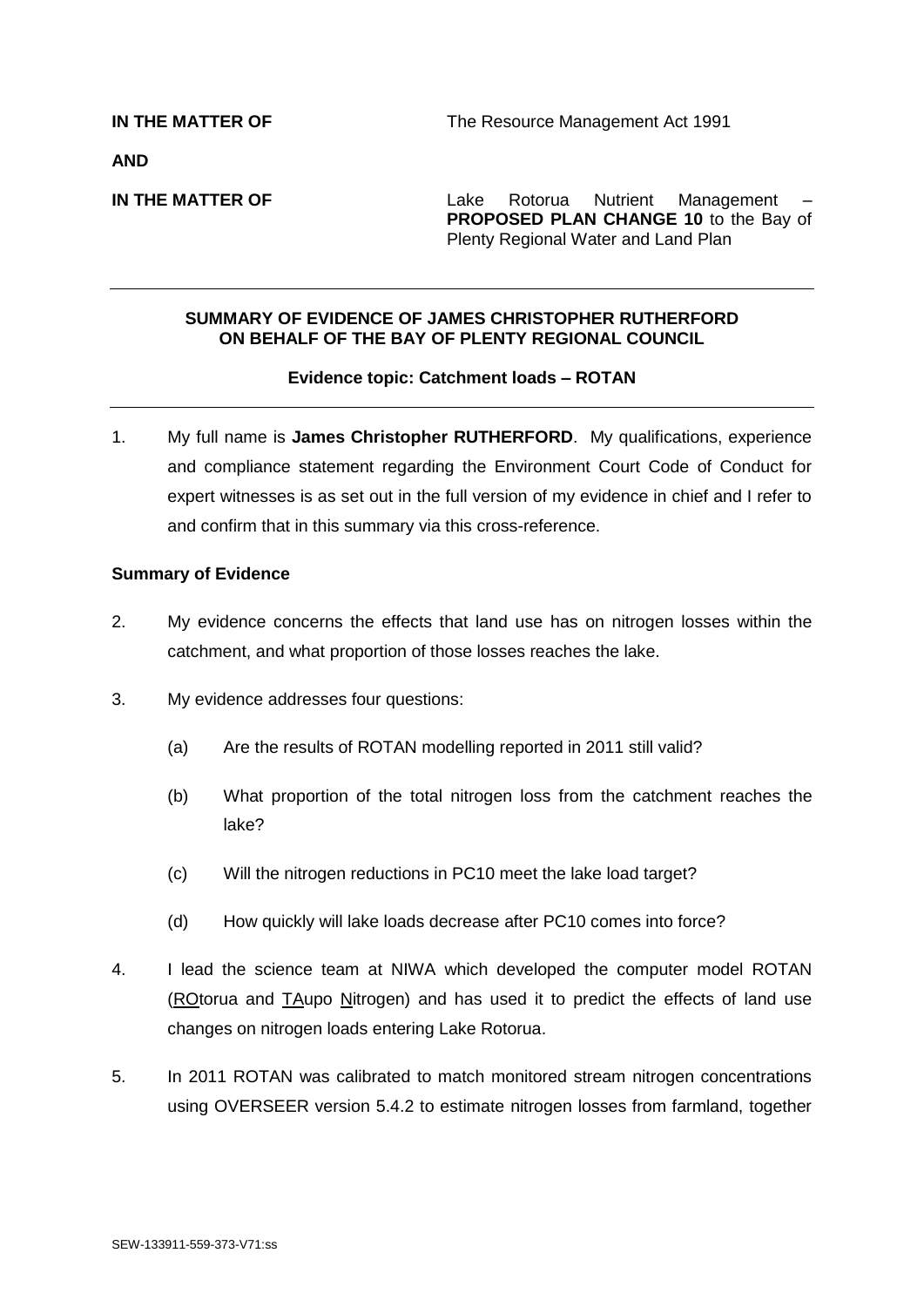with groundwater residence times  $1$  and aquifer boundaries  $2$  published by GNS-Science (hereafter called the ROTAN-2011 study)  $3, 4, 5$ . This study informed the PC10 process by estimating the reductions in nitrogen loss required to meet the target lake load, together with the likely rate of recovery.

- 6. OVERSEER has been upgraded since 2011 and BoPRC is using version 6.2.0 in the PC10 process which, I understand, calculates losses 88% higher than version 5.4.2.
- 7. In 2016 NIWA was asked to recalibrate ROTAN but this was not possible because upgrades to software within ROTAN-2011 require it to be extensively reprogrammed.
- 8. Instead I developed a simplified version of ROTAN (hereafter referred to as ROTAN-Annual) and calibrated it using OVERSEER version 6.2.0 nitrogen losses, recent stream monitoring data, revised groundwater boundaries, and updated land use information  $6, 7, 8$ . Its annual time-step makes ROTAN-Annual consistent with OVERSEER and the target annual load for Lake Rotorua, and suitable to support the PC10 process.
- 9. In the model, water and nitrogen travel to the lake by three pathways: quickflow, slowflow and streamflow. Nitrogen removal along each pathway (termed attenuation)

- <sup>4</sup> Rutherford, J.C.; Palliser, C.C.; Wadhwa, S. (2009). Nitrogen exports from the Lake Rotorua catchment – calibration of the ROTAN model. *NIWA Client Report HAM2009-019.* Hamilton.
- <sup>5</sup> Rutherford, J.C.; Palliser, C.C.; Wadhwa, S. (2011). Prediction of nitrogen loads to Lake Rotorua using the ROTAN model. *NIWA Client Report HAM2010-134.* Hamilton.
- <sup>6</sup> Rutherford, J.C., MacCormick, A. (2016). Predicting nitrogen inputs to Lake Rotorua using ROTAN-Annual. *NIWA Consultancy Report 2016102HN*. Project BOP16201. October 2016.
- $<sup>7</sup>$  MacCormick, A., Rutherford, J.C. (2016) Update of the ROTAN discharge coefficients into OVERSEER</sup> 6.2.0. *BoPRC Report.* December 2016*.*
- <sup>8</sup> White, P.A.; Tschritter, C.; Lovett, A.; Cusi, M. (2014). Lake Rotorua catchment boundary relevant to Bay of Plenty Regional Council's water and land management policies, GNS Science Consultancy Report 2014/111. 99 p.

-

<sup>&</sup>lt;sup>1</sup> Morgenstern, U.; Daughney, C.J.; Leonard, G.; Gordon, D.; Donath, F.M.; Reeves, R. (2015). Using groundwater age and hydrochemistry to understand sources and dynamics of nutrient contamination through the catchment into Lake Rotorua, New Zealand. *Hydrology & Earth Systems Science 19: 803-822.*

<sup>2</sup> White, P.A., Rutherford, J.C. (2009) Groundwater catchment boundaries of Lake Rotorua. *GNS Science report, 2009/75LR for Environment Bay of Plenty.*

<sup>&</sup>lt;sup>3</sup> Rutherford, J.C.; Tait, A.; Palliser, C.C.; Wadhwa, S.; Rucinski, D. (2008). Water balance modelling in the Lake Rotorua catchment. *NIWA Client Report HAM2008-048*. Hamilton.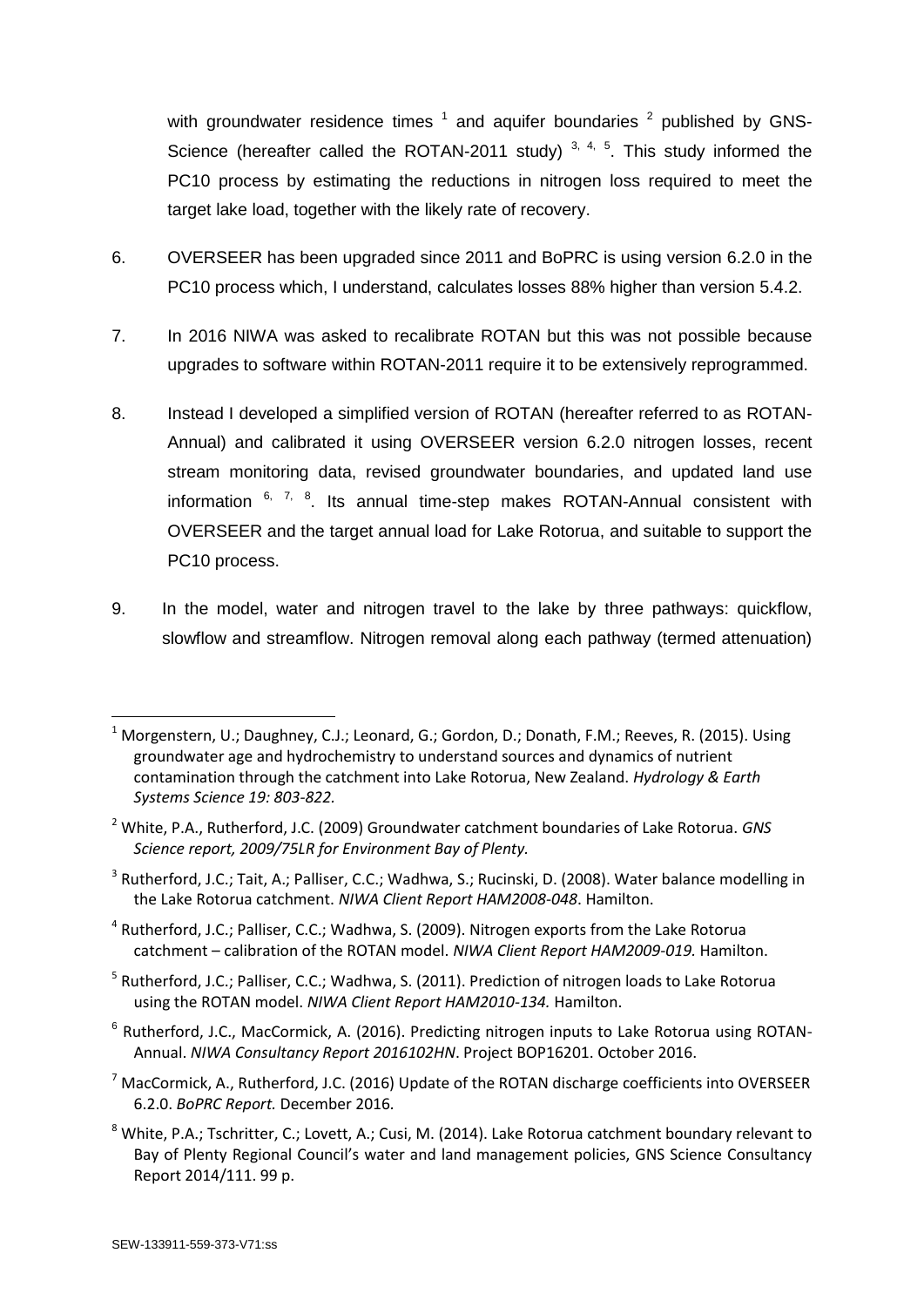is quantified using three separate coefficients whose values were calibrated to match observed stream concentrations.

- 10. The model was calibrated using standard methods to identify combinations of the attenuation coefficients that gave a good match between observed and predicted stream total nitrogen concentrations at ten monitoring locations over a 30 year period.
- 11. Model predictions were insensitive to the quickflow attenuation coefficient because quickflow makes only a small contribution to the total lake inflow.
- 12. The slowflow and streamflow attenuation coefficients strongly influenced predicted stream concentrations. These coefficients were found to be inversely correlated (viz., if the slowflow coefficient was high, the streamflow coefficient was low). There are insufficient data available to estimate these attenuation coefficients independently, but it was possible to identify several combinations of these coefficients that gave satisfactory predictions of observed concentrations.
- 13. Assuming spatially uniform attenuation coefficients did not produce a satisfactory match between observed and predicted TN concentrations at all monitoring sites. Allowing attenuation coefficients to vary spatially did not significantly reduce uncertainty in predicted lake loads and resulted in differences between catchments that had no scientific basis.
- 14. Several different combinations of attenuation coefficients gave a similar good match between observed and predicted concentrations. This does not pose a serious problem when predicting lake loads. The model was run using 1000 combinations of coefficients (termed a Monte Carlo simulation) with the reasonable expectation that, although the predicted lake loads may be variable, they will be unbiased. The statistical distributions of predicted lake loads were then calculated.
- 15. ROTAN-Annual predicted that the 'most likely' steady state load assuming current land use is 750 t y<sup>-1</sup> with a 95% confidence interval of 670-840 t y<sup>-1</sup>. This is not significantly different from the ROTAN-2011 estimate of 725 t  $y<sup>-1</sup>$  which confirms that the results of the 2011 study are still valid even though OVERSEER has changed, new groundwater boundaries have been defined and there are seven years more stream monitoring data.
- 16. ROTAN-Annual predicted that on average 42% of total nitrogen losses were attenuated (viz., did not reach the lake). This compares favourably with published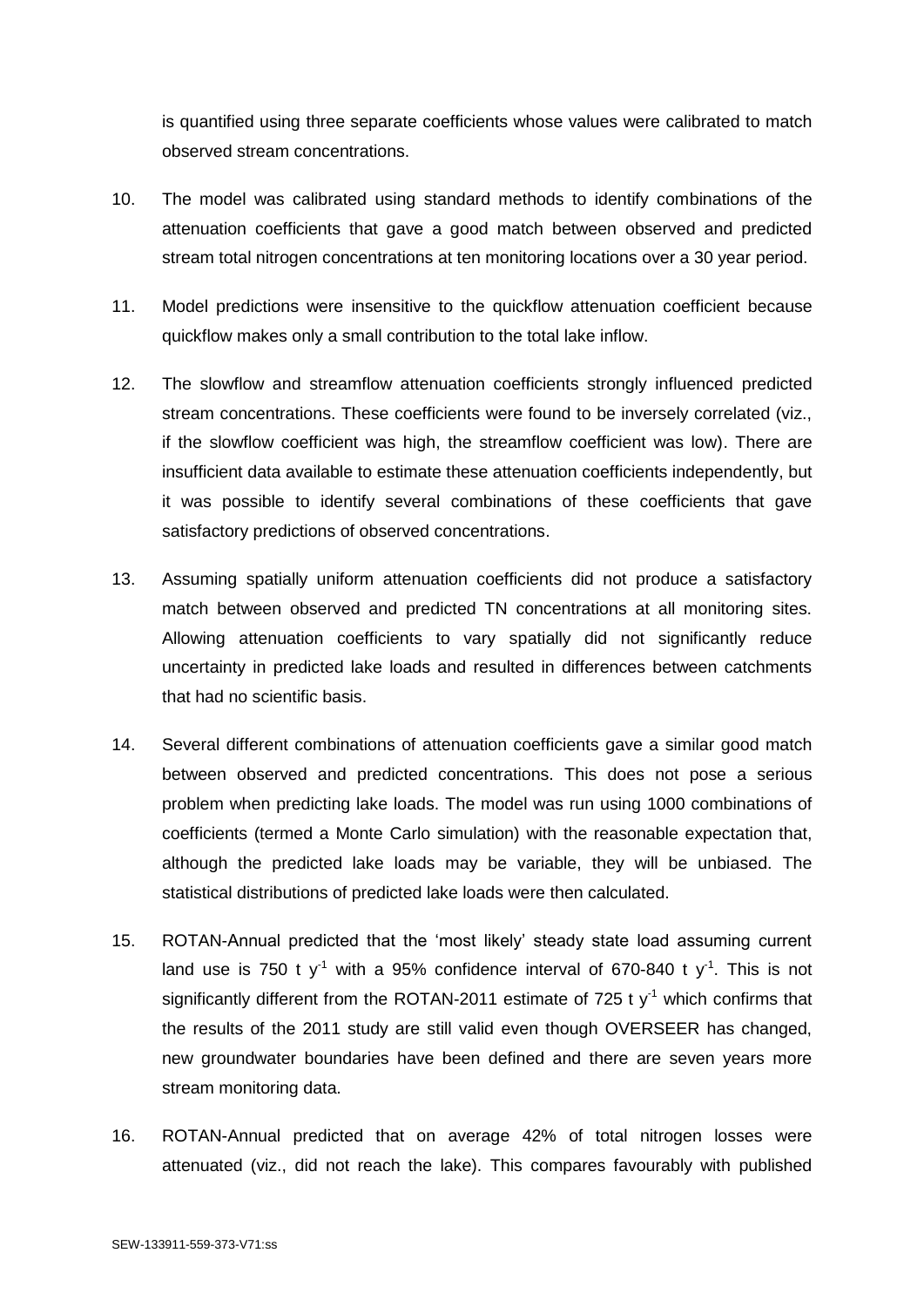estimates of catchment-scale attenuation in other catchments both in New Zealand and overseas. ROTAN-2011 predicted much lower attenuation which was noted at the time as unusual.

- 17. For the loss reductions specified in PC10, the model predicts the steady-state lake load to be 425 t y<sup>-1</sup> with a 95% confidence interval of 390-460 t y<sup>-1</sup>. These lake loads exclude rainfall on the lake of 30 t  $y^{-1}$ . Engineering and gorse control targets have not been adjusted following adoption by BoPRC of OVERSEER version 6.2.0. This has contributed to the predicted steady-state lake load being 5% higher than the target but, given the high uncertainty in model predictions, the difference may not be statistically significant.
- 18. The statistical distributions of uncertainties in OVERSEER losses, stream concentrations and groundwater travel times are unknown. Therefore, the 95% confidence interval of 390-460 t  $y<sup>-1</sup>$  for the steady state lake load under PC10 is only approximate and it is not possible to estimate precisely the probability that the steady state target load of 405 t  $y<sup>-1</sup>$  will be achieved.
- 19. Making two reasonable assumptions about the statistical distribution of uncertainties (uniform and normal), there is a 13-21% probability that the steady state lake load will be less than, and a 79-87% probability it will be greater than, the target of 405 t y<sup>-1</sup>.
- 20. Of interest is the possibility that the steady state lake load will be greater or less than the target by an amount that will have a detectable effect on lake water quality. I do not know what the implications are of exceeding or not attaining the target lake load but I assumed that provided the steady state lake load is within 10% of the target then lake water quality will meet the expectations of PC10.
- 21. Making two reasonable assumptions about the distributions of uncertainties in steady state lake load (uniform and normal), I estimated that the probability lake load reductions will be more than required is negligibly small, and less than required is 12- 20%.
- 22. In my opinion:
	- (a) There is a negligible risk the nitrogen control measures in PC10 will be more than required to meet the lake target.
	- (b) There is a risk (c. 12-20%) that nitrogen control measures will be less than required to meet the lake target.